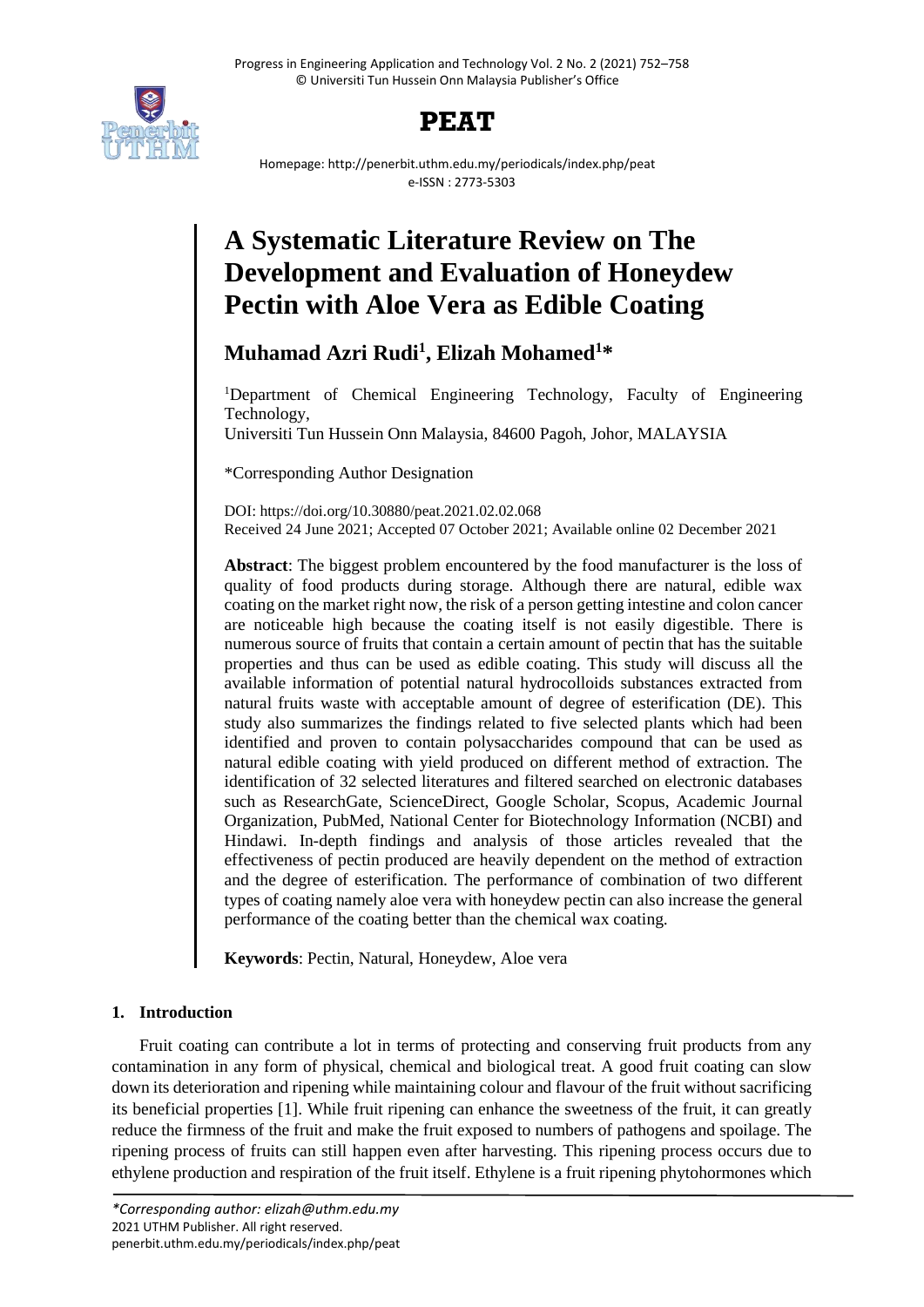is one of the plant hormone that can triggers many kinds of cell metabolism, including the ripening process.

Nowadays, the commercial fruit coating is made from artificial wax that can greatly enhance the appearance of the fruit making them very appealing to consumer. The most important quality component in commercial marketing is the appearance of the product itself and the artificial wax coating does a great job at making the fruit shiny and fresh even though has been stored for months. Despites the greatness of artificial wax, it may cause a health related problems as the ingredient of the wax are mainly comes from synthetic petroleum-based polymer [1]. The advantages and conveniences of polymers coating also contributes to the popularity of its usage. However, the polymers coating is mainly obtained and manufactured from non-renewable sources hence the by-product cannot be disposed easily and can be a threat to environment.

In this study, five selected fruits waste or peels that contain pectin were identified for its potential material that can be used as edible coating. The extraction method that corresponding with the yield produced are further studied. Through the selection of these pectins, the best possible combination for two coating can be achieved. These natural fruit coating might be the reasons of improved the overall consumer's health. The identified pectin sources in this study may provide an alternative to be incorporated in aloe vera gel intended for fruit coating.

#### **2. Literature Review**

The most important properties needed for a safe food coating is the ability to create some sort of barrier from the potential microbial threat to the surface of the fruit while maintaining and improve its appealing features. Pectin is the most suitable because of its properties and most crucial part is it can be obtained from fruits by-product. The existence of pectin may solve some of a problem faced by an artificial and synthetic such as composing and health hazard it may produce. Not only pectin can be made by using completely from natural resources, it also requires a low cost to produce [2].

Pectin are already found in form of additives in food, cosmetic and pharmaceutical industries as a thickening and emulsifying agent. Pectin is white in appearance and colloidal carbohydrate of high molecular weight consist groups of glycanogalacturonans and acidic structural polysaccharides usually within a ripening climacteric fruit usually can be obtained from honeydew melon. Peptic substances are a group of polysaccharides that mainly present within the primary cell walls and middle lamellae fruits. The pectic substances are highly related to hemicellulose and lignin structures as the pectic uses are largely influence the mechanical strength and adhesion between cells [3].

One of the approach of coating emulsions technology is it can be produced using a combination of different levels of hydrocolloid components such as natural lipids and resins. Plant fibre can be derived from fruit's cell walls that called pectin. Pectin has been reported as one of the main raw materials to obtain edible films by its low cost and renewable source. Pectin is one of the suitable material that can be used as fruits safe coating as its properties can inhibit microbial activities, reduce respiration rate and ethylene production within climactic fruits [4]. It can theoretically also extend and prolongs the fruits shelf-life of fruits due to the formation of barrier layer blocking the exposure of gas and moisture.

Most pectins are consist of linear polymers called  $D-\alpha-(1-4)$  anhydro-galacturonic acid that can be extracted from the primary cell wall of a plants. A part of carboxyl groups of anhydro-galacturonic acid is esterified with methanol. Pectin polysaccharides can be categorized into three types based on the structure and molecules present [5]. In common, pectin consists of  $(1\rightarrow 4)$ -α-D-galacturonic acid molecules that linked to a couple of rhamnose residues in the main chain with arabinose, galactose and xylose in the side chains [6].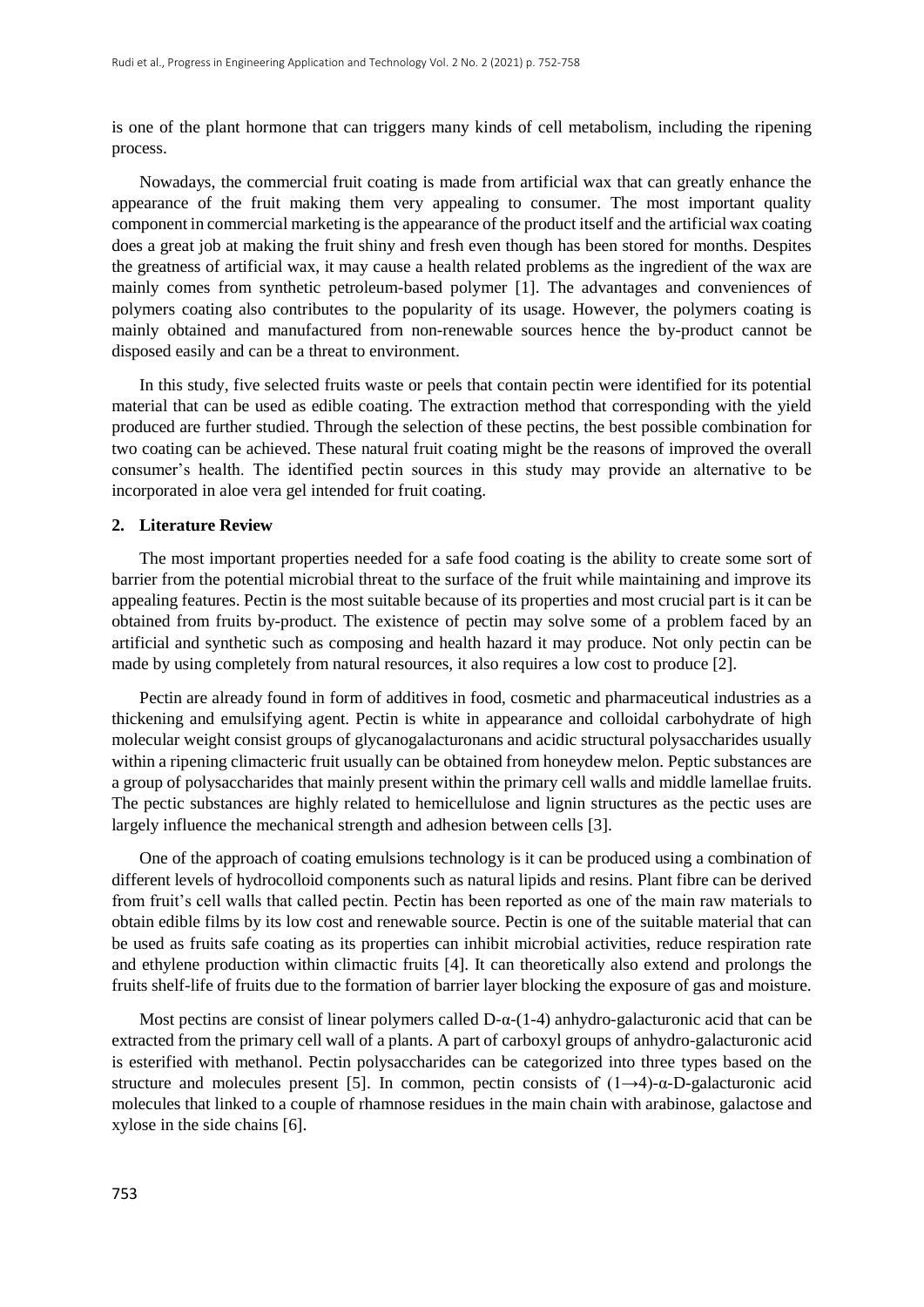It was stated in a study that the uses of pectin as coating film can extend the self-life of avocados to over a month at 10 °C plus limiting the loss of moisture and slows down the respiration rate. The delay of texture changes and colour was also observed [7]. Another study with similar result shows that fresh-cut mangoes coated with pectin able to remain in good and acceptable condition on the eyes of consumer for over two weeks with some modification in coating formulation for example addition of sorbitol and beeswax [8]. Next, multi-layered coating has effective effect on restraining the microbial growth like fungus and mould on fresh-cut cantaloupe at 4 °C for up to 9 days. The multi-layer coating was done by the combination of chitosan, β-CD-trans and pectin [9]. Another study was conducted on fresh cut papaya resulting similar results with calcium chloride as cross-linked agent [10].

A series of optimization on the coating construction is crucial to prevent while prolonging the selflife of the fruits while keep the flavour contained. Although pectin coating are excellent coating to preserve the active compound like antioxidant and antimicrobials, the effect on the permeability of the active agents in coating formulation need further research and development [4].

#### **3. Methodology**

#### 3.1 Literature/Articles/Research Paper Selection Strategy

The identification of selected literature and articles was searched using electronic databases such as ResearchGate, ScienceDirect, SpringerLink, Molecular Diversity Preservation International (MDPI), National Center for Biotechnology Information (NCBI), Frontiers, Hindawi. The Preferred Reporting Items for Systemic Reviews and Meta-Analyses (PRISMA) guidelines are used in this methodology. The total number of hits for the initial search was 225 articles. In this study, only 32 articles were selected as eligible resources.

#### 3.2 Data Analysis

The main material that can be used as edible coating material is pectin. It is because of its properties that comparable to synthetic wax used in commercial coating for export fruits. Pectin can be obtained by multiple natural sources such as Hydrocolloids that can be defined as a colloid system where the hydrophilic polymers that derived from different types of plants, animal or natural polysaccharides that modified chemically. The hydrocolloids usually possess large concentration of hydroxyl groups and can be polyelectrolytes that have ionisable repeating groups and give structural while controlling plant cells rheology. The sources of natural pectin that can be identify by 255 of different journal. Out of all that, five examples which are honeydew, citrus, pequi, orange peels and hibiscus sabdariffa pectin filtered because of the complete properties and test conducted that can be evaluated thoroughly in this study. Finally, the best pectin evaluated in yield produced and suitability in tem of degree of esterification.

#### **4. Results and Discussion**

#### 4.1 Evaluation of the potential fruit coating materials

Pectin has a numerous method that can be used in extraction process with each has their own advantages to minimise the acidic solvent used and also the time taken for extraction. Uses of strong acid, pH and time of extraction plays a big role in the yield produced. But the strong acid could create much threat to the environment as the waste need to manage properly. Because of that weak acid and alternative extraction method along with purification steps with alcoholic precipitation need to be used to reduce the potential environment threat. Hence, the need for a new product from a natural and waste product is encouraged not only because of the minimal cost required, but also would reduce the amount of harmful waste released to the environment. The material for the pectin can be obtained by the natural fruit's waste such as peels and seeds. **Error! Reference source not found.** shows the list of available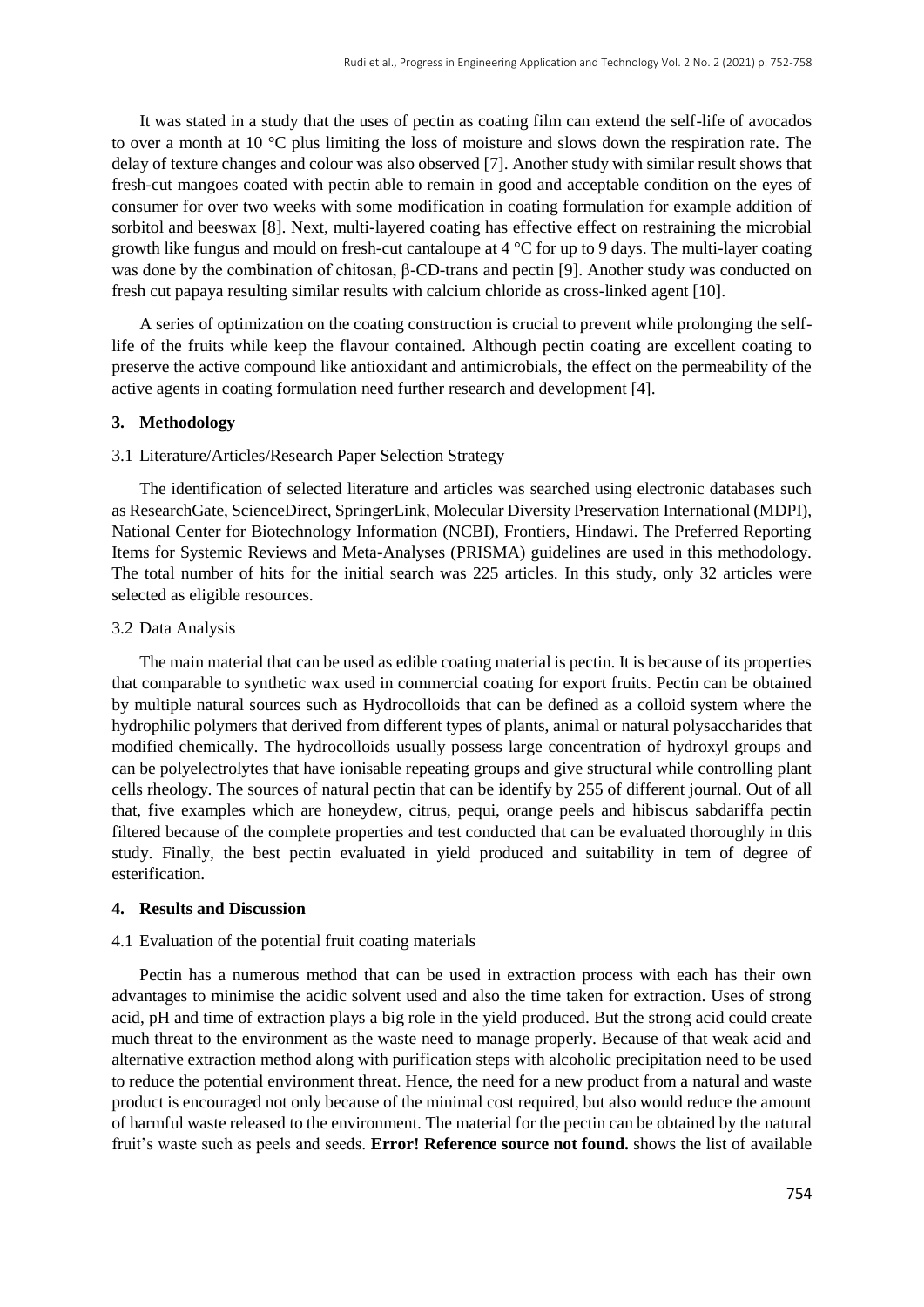pectin product that can be obtained from the fruit's waste along with the maximum yield that can be produced with the right extraction method.

Although there is numerous research on the evaluation of pectin and its properties in the internet right now, very few of them are specific for the use in coating of fruits. Additionally, not all of them have the exact and complete information of the properties of the pectin itself. Not only have that, the some of the analysis of the final result such as condition, weight loss and colour of the fruit was not present in the research. Despite that, the comparison of pectin coating can be narrowed down into five types of natural pectin.

Based on the filtered research, the best material for the natural fruit coating can be concluded based on the criteria of the pectin such as the yield, and degree of esterification. The DE value that would be the indication of the classification of the pectin whether it is low methoxyl pectin (LMP) or high methoxyl pectin (HMP). The differences between the two of the LMP and HMP are the viscosity and its ability to hardening thus creating a protecting film that can be used in food coating application.

The pectin produced from multiple journal can be summarised in **Error! Reference source not found.**. Based on the filtered results on pectin form multiple journals, it can be concluded that the honeydew pectin produce the highest yield compared to other pectin. Not only that, the esterification value is also meets the requirement of a coating properties as the pectin would be able to hardening and create a thin film on the irregular surface of fruits. Low methylation pectin able to cross-link with calcium cations and form hard gels that would protect and create a protection so that the fruit can be protected from microbial and also acts as water barrier. Although the lack of information on the application on the fruits itself, based on the degree of esterification, the result should be similar to the orange peels pectin which has almost the same degree of esterification.

#### 4.2 Honeydew Pectin with Aloe Vera Coating

Numerous studies have been made focusing on the application of pectin and aloe vera gel as a fruit coating. One of the great properties of aloe vera is their ability to withstand antiviral and antitumor either direct or indirectly [11]. Its benefits are also includes the stimulation of the immune system. The aloe vera gel are also great for maintaining moisture content because of the mucopolysaccharides properties that can helps binding humidity on any surface especially for fruits skin [12]. However, because of its low viscosity, aloe vera gel would not maintain its gel form in room temperature for a long time.

Studies conducted by several researchers shown that aloe vera coating can last for 20 to 45 days at 4 °C. The testing for aloe vera in room temperature were rarely successful because of its low viscosity. In order to solve that, research conducted by both Padmaja, 2014 and Meenakshi, 2017 concluded that aloe vera incorporated with pectin would increase the coating efficiency [13,14]. The properties of high methoxyl pectin can act as thickening agent for the aloe vera so that it can hold gel form at ambient temperature. The overall result made by Meenakshi, 2017 reveals that aloe vera coating with pectin as thickener shows that it is very beneficial in term of reducing weight loss while minimising fruit's physico-chemical of tomato fruit compared with uncoated one [14]. The hybrid coating successfully maintaining the structure and appealing of tomato fruits for 20 days compared to uncoated one which can last for 8 days at room temperature. The combination of honeydew and aloe vera in term of health and skin products are not within industries. With the degree of esterification of honeydew pectin exceeding the 50% mark, it can be categorized as high methoxyl pectin with thickening properties that would makes an even better coating than synthetic one.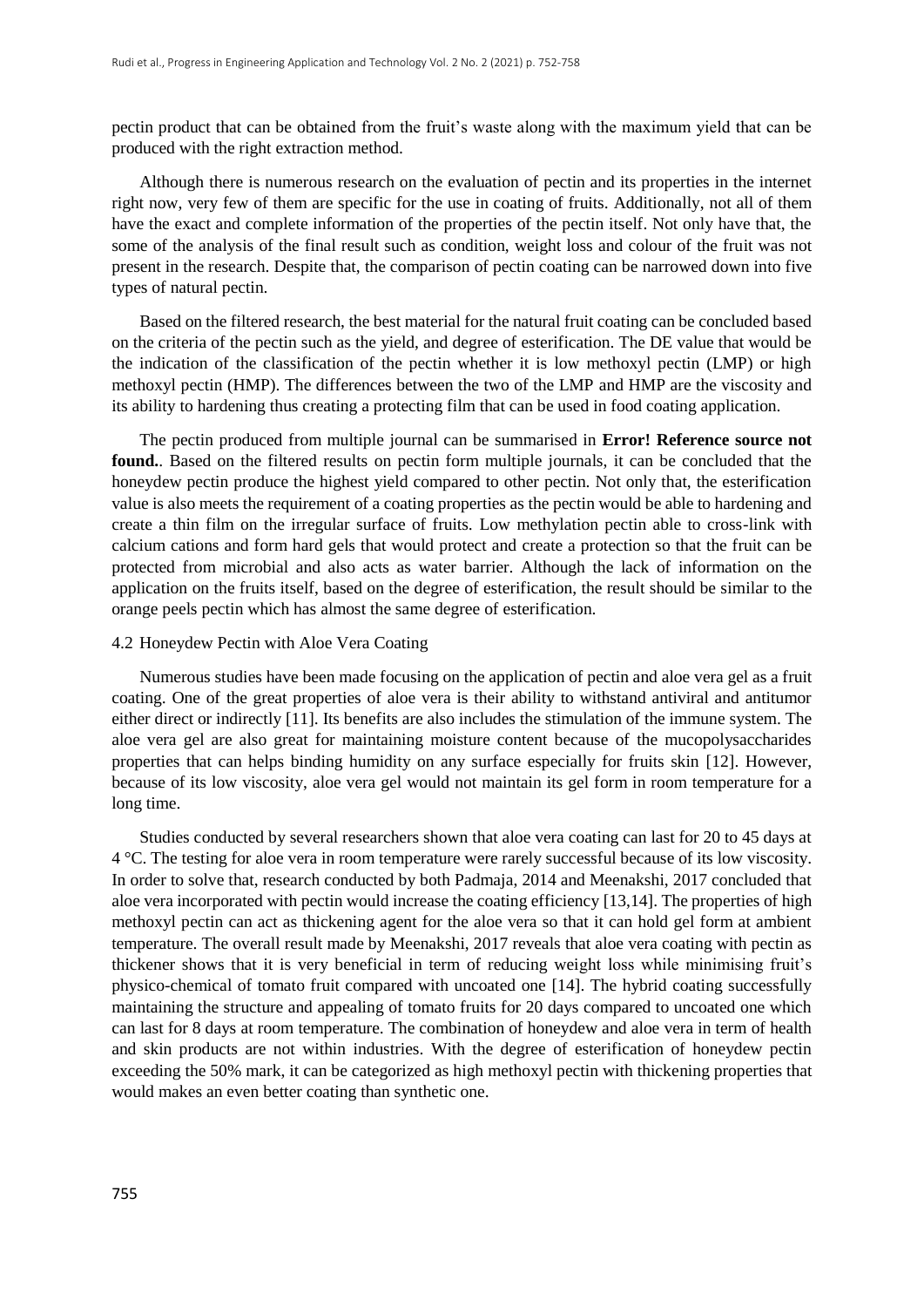| $\bf No$       | <b>Plant material</b>  | Picture | <b>Treatment</b>       | Max yield<br>$(\%)$ | Reference |
|----------------|------------------------|---------|------------------------|---------------------|-----------|
| $\mathbf{1}$   | Hibiscus<br>sabdariffa |         | Acid extraction        | 1.80                | $[15]$    |
| $\overline{2}$ | Honeydew<br>melon peel |         | Acid extraction        | 35.26               | $[16]$    |
| $\overline{3}$ | Orange peel            |         | Acid extraction        | 21.83               | $[17]$    |
| $\overline{4}$ | Pequi                  |         | Microwave<br>assisted  | 20.79               | $[18]$    |
| $\overline{5}$ | Tangerine              |         | Ultrasound<br>assisted | 18.89               | $[19]$    |

## **Table 1: Potential pectin from plant/fruit materials**

#### **Table 2: Comparison of pectin from various natural sources**

| <b>Plant</b>                            | <b>Method</b>                        | <b>Type of</b><br>solvent | <b>Pectin</b><br>properties |            | <b>Result</b>   |                       | <b>Reference</b> |
|-----------------------------------------|--------------------------------------|---------------------------|-----------------------------|------------|-----------------|-----------------------|------------------|
| <b>Material</b>                         |                                      |                           | Yield<br>$($ %)             | DE<br>(%)  | <b>Days</b>     | Weight<br>loss<br>(%) |                  |
| <b>Hibiscus</b><br>sabdariffa<br>pectin | Acid extraction                      | citric acid               | 1.8                         | <b>HMP</b> | 21 days<br>5 C  | 39                    | $[15]$           |
| Honeydew<br>pectin                      | Acid extraction                      | Citric acid               | 35.26                       | 59.88      |                 |                       | $[16]$           |
| Orange peels<br>pectin                  | Acid extraction                      | Hydrochloric<br>acid      | 21.83                       | 55.2       | 35 days<br>4 C  | 11.25                 | $[17]$           |
| Pequi pectin                            | Microwave<br>assisted<br>extraction  | Acetic acid               | 20.79                       | 65.5       | 16 days<br>22 C | 22                    | $[18]$           |
| Tangerine,<br>Citrus pectin             | Ultrasound<br>assisted<br>extraction | Citric acid               | 18.89                       | 72.15      | 5 days,<br>4 C  |                       | $[19]$           |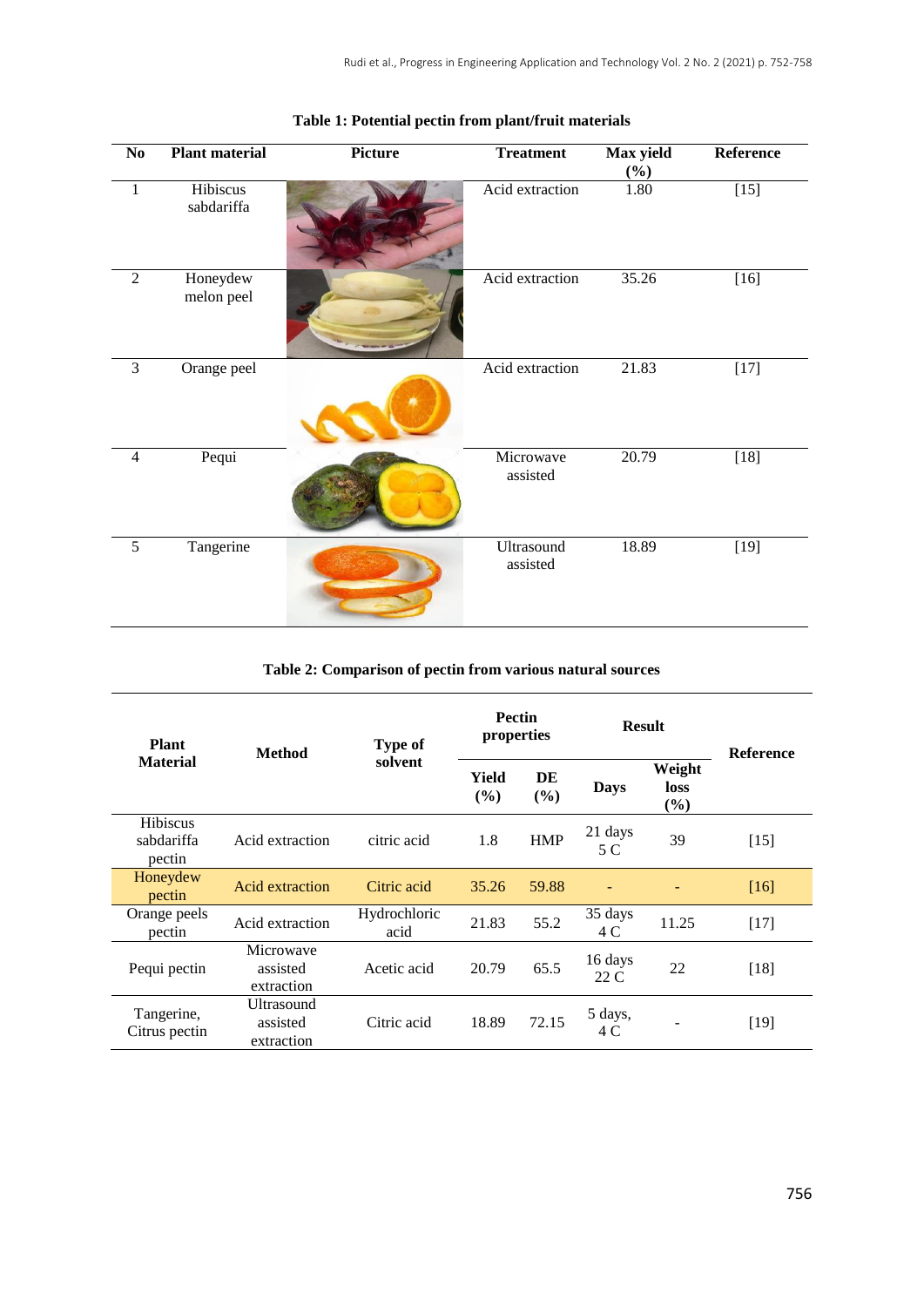#### **5. Conclusion**

Based on this systematic literature review, honeydew pectin coating can maintain the structural integrity of fruits for more than 15 days in room temperature and up to 45 days in 4 ℃ temperature. With the combination of water barrier honeydew pectin together with a loe vera antimicrobial properties, the composite coating able to prolong the shelf life of fruits for more than 20 days at room temperature. Furthermore, the composite pectin can also compete with the commercial and synthetic coating because of the hardening and shiny effect of honeydew pectin. Pectin also plays important roles in term of increasing the viscosity of aloe vera coating hence prolonging the shelf life of the coating itself. The composite pectin also able to perform better with low temperature storage as the restricted movement and growth of microorganisms.

#### **Acknowledgement**

The authors would like to thank the Faculty of Engineering Technology, Universiti Tun Hussein Onn Malaysia for its support.

#### **References**

- [1] Marsh, K.; Bugusu, B. (2007) Food packaging—Roles, materials, and environmental issues: Scientific status summary. J. Food Sci, 72, R39–R55.
- [2] Valdés, A., Burgos, N., Jiménez, A., & Garrigós, M. (2015). Natural Pectin Polysaccharides as Edible Coatings. Coatings, 5(4), 865-886. doi:10.3390/coatings5040865
- [3] Lopes da Silva, J.A.; Rao, M.A. (2006) Food Polysaccharides and Their Applications, 2nd ed.; Taylor & Francis: Abingdon, UK.
- [4] Rojas-Graü, M.A.; Soliva-Fortuny, R.; Martín-Belloso, O. (2009) Edible coatings to incorporate active ingredients to fresh-cut fruits: A review. Trends Food Sci. Technol. 20, 438–447.
- [5] Pedrolli, D.B.; Monteiro, A.C.; Gomes, E.; Carmona, E.C. (2009) Pectin and pectinases: Production, characterization and industrial application of microbial pectinolytic enzymes. Open Biotechnol. J., 3, 9–18.
- [6] Kohli, P.; Gupta, R. (2015) alkaline pectinases: A review. Biocatal. Agric. Biotechnol., 4, 279–285.
- [7] Maftoonazad, N., & Ramaswamy, H. S. (2019). Application and evaluation of a pectinbased edible coating process for quality change kinetics and shelf-life extension of lime fruit (Citrus aurantifolium). Coatings, 9(5), 285. https://doi.org/10.3390/coatings9050285
- [8] Moalemiyan, M.; Ramaswamy, H.S.; Maftoonazad, N. (2012) Pectin-based edible coating for shelf-life extension of ataulfo mango. J. Food Process Eng., 35, 572–600.
- [9] Martiñon, M.E.; Moreira, R.G.; Castell-Perez, M.E.; Gomes, C. (2014) Development of a multi-layered antimicrobial edible coating for shelf-life extension of fresh-cut cantaloupe (Cucumis melo L.) stored at 4 °C. LWT-Food Sci. Technol., 56, 341–350.